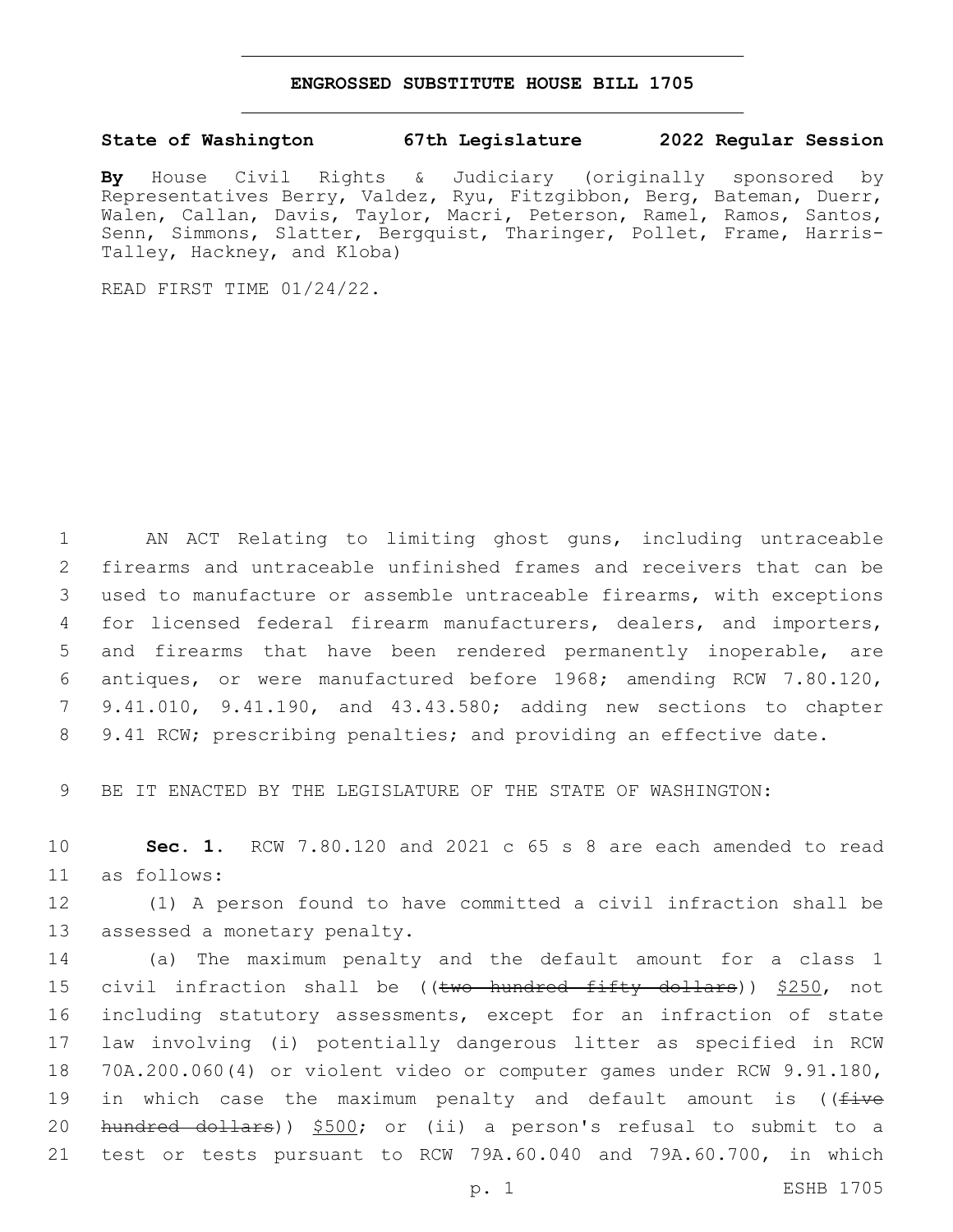1 case the maximum penalty and default amount is ((one thousand 2 dollars)) \$1,000; or (iii) the misrepresentation of service animals 3 under RCW 49.60.214, in which case the maximum penalty and default 4 amount is ((five hundred dollars)) \$500; or (iv) untraceable firearms 5 pursuant to section 4 of this act or unfinished frames or receivers 6 pursuant to section 5 of this act, in which case the maximum penalty 7 and default amount is \$500;

8 (b) The maximum penalty and the default amount for a class 2 9 civil infraction shall be ((one hundred twenty-five dollars)) \$125, 10 not including statutory assessments;

11 (c) The maximum penalty and the default amount for a class 3 12 civil infraction shall be  $((f\text{iffty} + f)$  dollars)) \$50, not including 13 statutory assessments; and

14 (d) The maximum penalty and the default amount for a class 4 15 civil infraction shall be (( $t$ wenty-five dollars))  $$25$ , not including 16 statutory assessments.

17 (2) The supreme court shall prescribe by rule the conditions 18 under which local courts may exercise discretion in assessing fines 19 for civil infractions.

 (3) Whenever a monetary penalty is imposed by a court under this chapter it is immediately payable. If the person is unable to pay at that time the court may grant an extension of the period in which the penalty may be paid. If the penalty is not paid on or before the time established for payment, the court may proceed to collect the penalty in the same manner as other civil judgments and may notify the 26 prosecuting authority of the failure to pay.

27 (4) The court may also order a person found to have committed a 28 civil infraction to make restitution.

29 **Sec. 2.** RCW 9.41.010 and 2021 c 215 s 93 are each amended to read as follows:30

31 Unless the context clearly requires otherwise, the definitions in 32 this section apply throughout this chapter.

 (1) "Antique firearm" means a firearm or replica of a firearm not designed or redesigned for using rim fire or conventional center fire ignition with fixed ammunition and manufactured in or before 1898, including any matchlock, flintlock, percussion cap, or similar type of ignition system and also any firearm using fixed ammunition manufactured in or before 1898, for which ammunition is no longer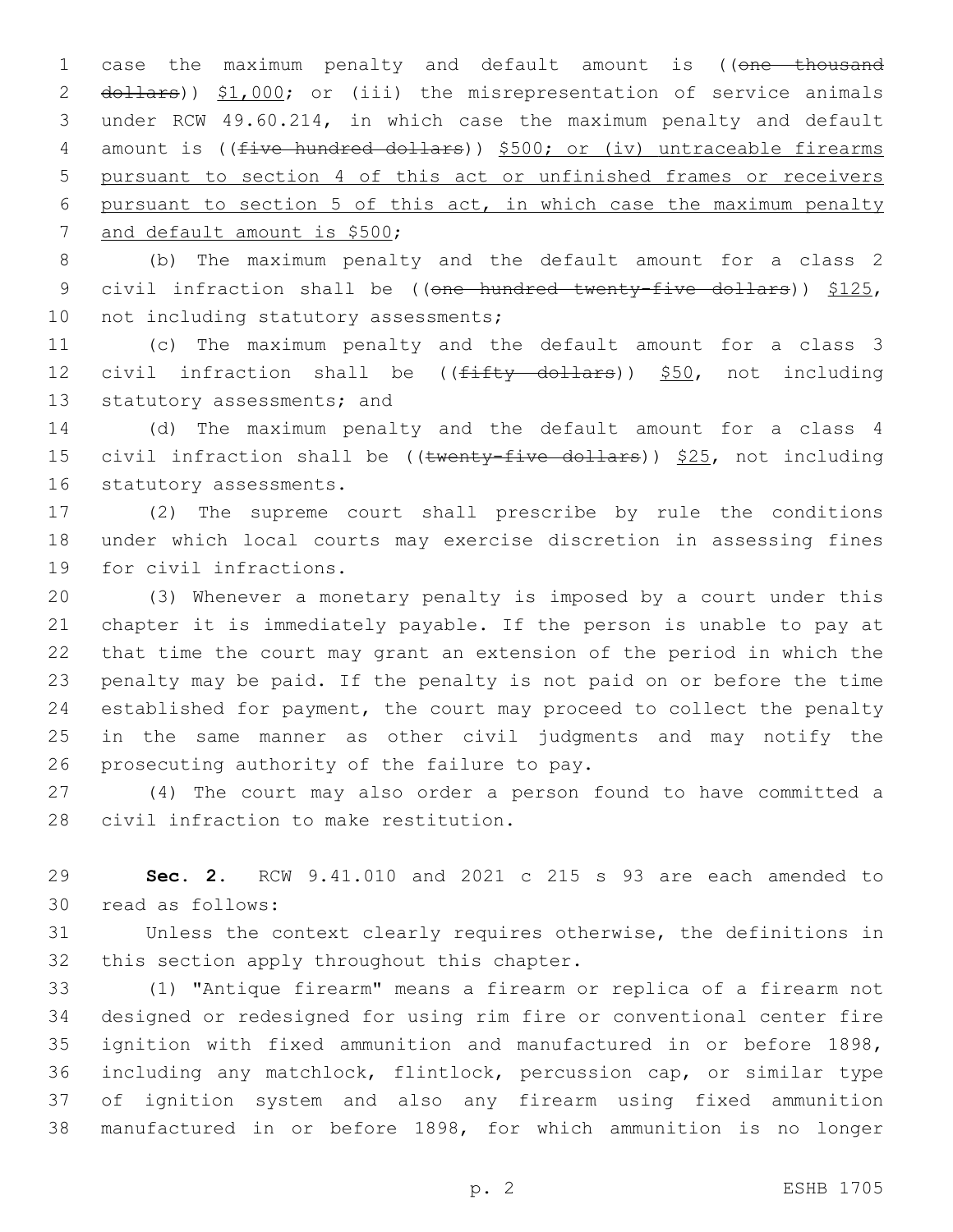manufactured in the United States and is not readily available in the 2 ordinary channels of commercial trade.

(2) "Assemble" means to fit together component parts.

 (3) "Barrel length" means the distance from the bolt face of a closed action down the length of the axis of the bore to the crown of the muzzle, or in the case of a barrel with attachments to the end of any legal device permanently attached to the end of the muzzle.

8 (((3))) (4) "Bump-fire stock" means a butt stock designed to be attached to a semiautomatic firearm with the effect of increasing the rate of fire achievable with the semiautomatic firearm to that of a fully automatic firearm by using the energy from the recoil of the firearm to generate reciprocating action that facilitates repeated 13 activation of the trigger.

14  $((\langle 4 \rangle)(5)$  "Crime of violence" means:

 (a) Any of the following felonies, as now existing or hereafter amended: Any felony defined under any law as a class A felony or an attempt to commit a class A felony, criminal solicitation of or criminal conspiracy to commit a class A felony, manslaughter in the first degree, manslaughter in the second degree, indecent liberties if committed by forcible compulsion, kidnapping in the second degree, arson in the second degree, assault in the second degree, assault of a child in the second degree, extortion in the first degree, burglary in the second degree, residential burglary, and robbery in the second 24 degree;

 (b) Any conviction for a felony offense in effect at any time prior to June 6, 1996, which is comparable to a felony classified as a crime of violence in (a) of this subsection; and

 (c) Any federal or out-of-state conviction for an offense comparable to a felony classified as a crime of violence under (a) or 30 (b) of this subsection.

31  $((+5+))$   $(6)$  "Curio or relic" has the same meaning as provided in 27 C.F.R. Sec. 478.11.32

 $((+6))$   $(7)$  "Dealer" means a person engaged in the business of selling firearms at wholesale or retail who has, or is required to have, a federal firearms license under 18 U.S.C. Sec. 923(a). A person who does not have, and is not required to have, a federal firearms license under 18 U.S.C. Sec. 923(a), is not a dealer if that person makes only occasional sales, exchanges, or purchases of firearms for the enhancement of a personal collection or for a hobby, or sells all or part of his or her personal collection of firearms.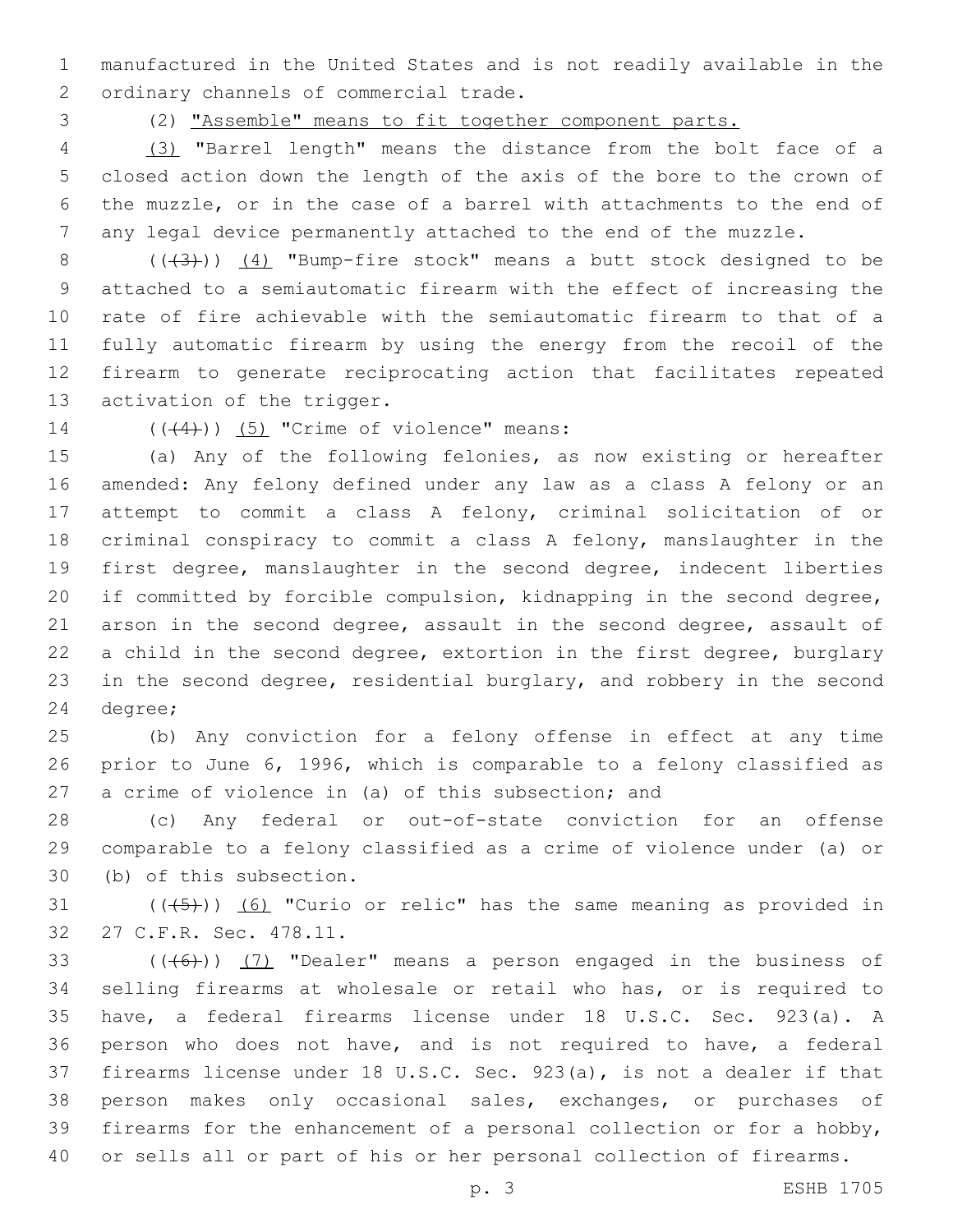1  $((+7)$ )  $(8)$  "Family or household member" has the same meaning as 2 in RCW 7.105.010.

3 (((8))) (9) "Federal firearms dealer" means a licensed dealer as 4 defined in 18 U.S.C. Sec. 921(a)(11).

5 (10) "Federal firearms importer" means a licensed importer as 6 defined in 18 U.S.C. Sec. 921(a)(9).

7 (11) "Federal firearms manufacturer" means a licensed 8 manufacturer as defined in 18 U.S.C. Sec. 921(a)(10).

9 (12) "Felony" means any felony offense under the laws of this 10 state or any federal or out-of-state offense comparable to a felony 11 offense under the laws of this state.

12 (((49))) (13) "Felony firearm offender" means a person who has previously been convicted or found not guilty by reason of insanity in this state of any felony firearm offense. A person is not a felony firearm offender under this chapter if any and all qualifying offenses have been the subject of an expungement, pardon, annulment, certificate, or rehabilitation, or other equivalent procedure based on a finding of the rehabilitation of the person convicted or a pardon, annulment, or other equivalent procedure based on a finding 20 of innocence.

 $(1)$   $(10)$ )  $(14)$  "Felony firearm offense" means:

22 (a) Any felony offense that is a violation of this chapter;

23 (b) A violation of RCW 9A.36.045;

24 (c) A violation of RCW 9A.56.300;

25 (d) A violation of RCW 9A.56.310;

26 (e) Any felony offense if the offender was armed with a firearm 27 in the commission of the offense.

28 (((11))) (15) "Firearm" means a weapon or device from which a projectile or projectiles may be fired by an explosive such as gunpowder. "Firearm" does not include a flare gun or other pyrotechnic visual distress signaling device, or a powder-actuated tool or other device designed solely to be used for construction 33 purposes.

 ( $(\overline{+12})$ )  $(16)$  (a) "Frame or receiver" means a part of a firearm 35 that, when the complete firearm is assembled, is visible from the exterior and provides housing or a structure designed to hold or integrate one or more fire control components, even if pins or other attachments are required to connect the fire control components. Any such part identified with a serial number shall be presumed, absent 40 an official determination by the bureau of alcohol, tobacco,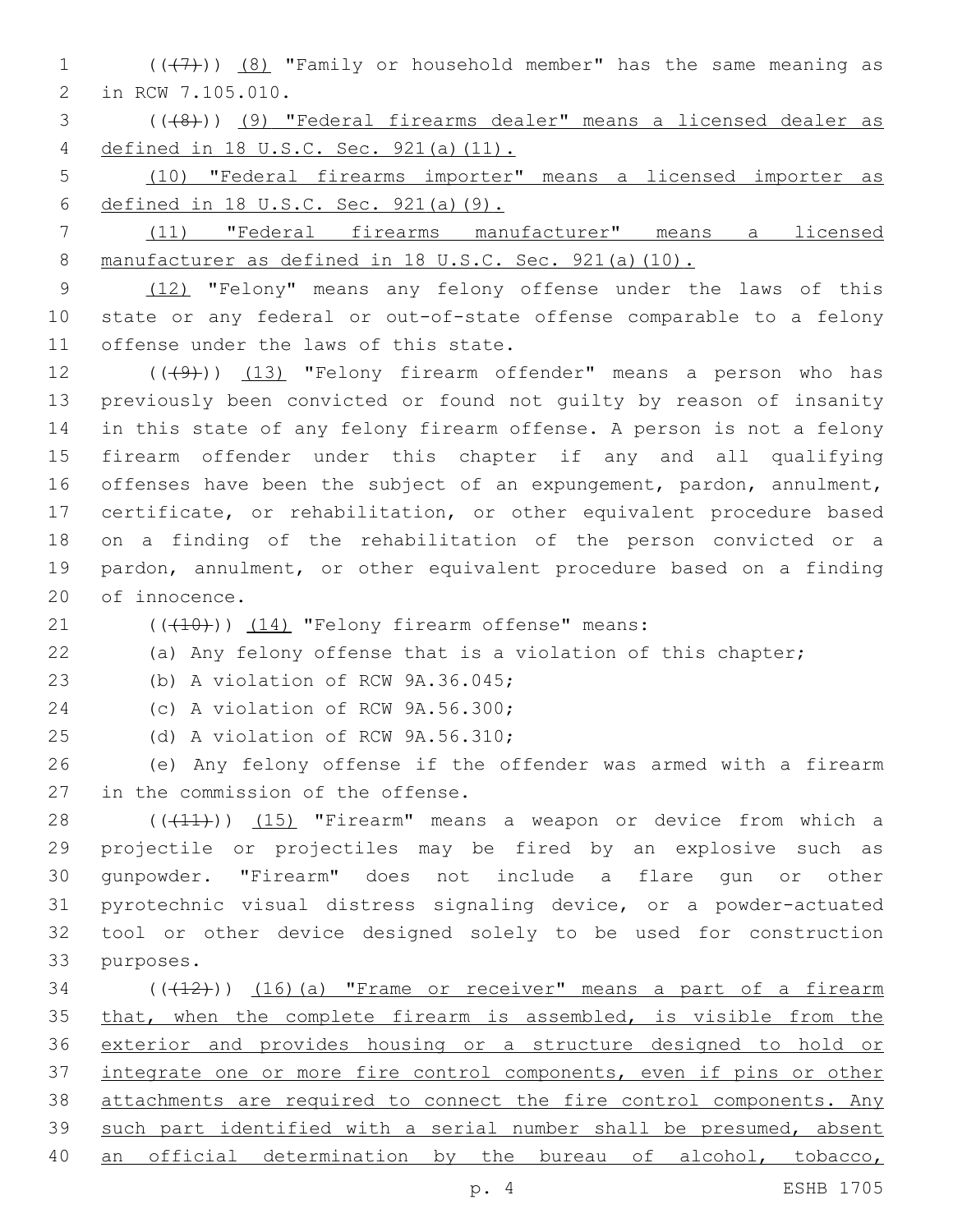1 firearms, and explosives or other reliable evidence to the contrary,

2 to be a frame or receiver.

 (b) For purposes of this subsection, "fire control component" means a component necessary for the firearm to initiate, complete, or continue the firing sequence, including any of the following: Hammer, bolt, bolt carrier, breechblock, cylinder, trigger mechanism, firing pin, striker, or slide rails.

8 (17) "Gun" has the same meaning as firearm.

9 (( $(13)$ )) (18) "Intimate partner" has the same meaning as provided 10 in RCW 7.105.010.

11 (( $(414)$ )) (19) "Law enforcement officer" includes a general authority Washington peace officer as defined in RCW 10.93.020, or a specially commissioned Washington peace officer as defined in RCW 10.93.020. "Law enforcement officer" also includes a limited authority Washington peace officer as defined in RCW 10.93.020 if such officer is duly authorized by his or her employer to carry a 17 concealed pistol.

18 (((15)) (20) "Lawful permanent resident" has the same meaning 19 afforded a person "lawfully admitted for permanent residence" in 8 20 U.S.C. Sec. 1101(a)(20).

 $(1)$   $(16)$ )  $(21)$  "Licensed collector" means a person who is 22 federally licensed under 18 U.S.C. Sec. 923(b).

23  $((+17))$   $(22)$  "Licensed dealer" means a person who is federally 24 licensed under 18 U.S.C. Sec. 923(a).

25 (((18)) (23) "Loaded" means:

26 (a) There is a cartridge in the chamber of the firearm;

27 (b) Cartridges are in a clip that is locked in place in the 28 firearm;

29 (c) There is a cartridge in the cylinder of the firearm, if the 30 firearm is a revolver;

31 (d) There is a cartridge in the tube or magazine that is inserted 32 in the action; or

33 (e) There is a ball in the barrel and the firearm is capped or 34 primed if the firearm is a muzzle loader.

 ( $(\overline{+19})$ )  $(24)$  "Machine gun" means any firearm known as a machine gun, mechanical rifle, submachine gun, or any other mechanism or instrument not requiring that the trigger be pressed for each shot and having a reservoir clip, disc, drum, belt, or other separable mechanical device for storing, carrying, or supplying ammunition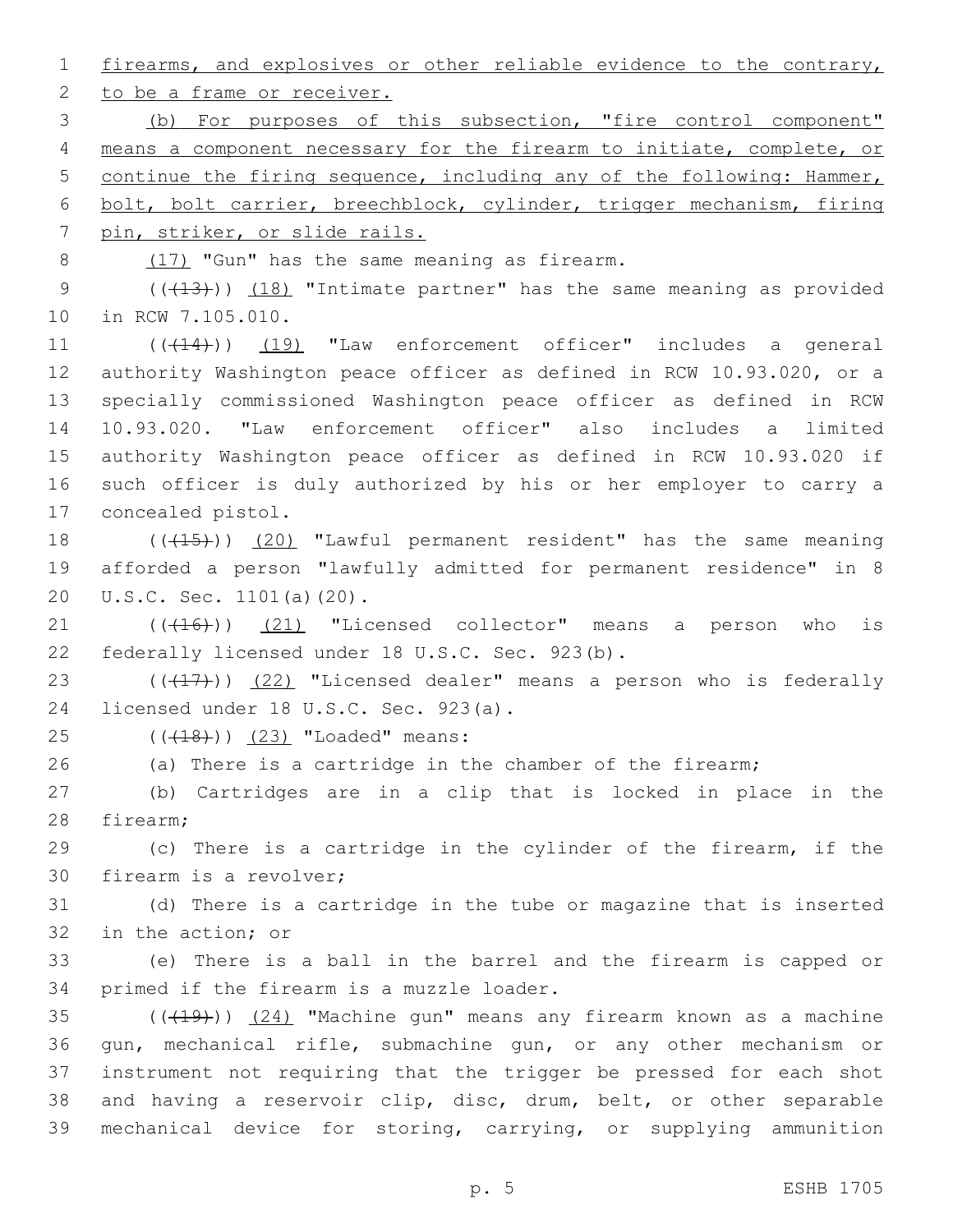1 which can be loaded into the firearm, mechanism, or instrument, and 2 fired therefrom at the rate of five or more shots per second.

3 (((20))) (25) "Manufacture" means, with respect to a firearm, the 4 fabrication, making, formation, production, or construction of a 5 firearm, by manual labor or by machinery.

6  $((+21))$   $(26)$  "Nonimmigrant alien" means a person defined as such 7 in 8 U.S.C. Sec. 1101(a)(15).

 $8$   $((22))$   $(27)$  "Person" means any individual, corporation, 9 company, association, firm, partnership, club, organization, society, 10 joint stock company, or other legal entity.

11  $((+23))$   $(28)$  "Pistol" means any firearm with a barrel less than 12 sixteen inches in length, or is designed to be held and fired by the 13 use of a single hand.

14 (((24))) (29) "Rifle" means a weapon designed or redesigned, made 15 or remade, and intended to be fired from the shoulder and designed or 16 redesigned, made or remade, and intended to use the energy of the 17 explosive in a fixed metallic cartridge to fire only a single 18 projectile through a rifled bore for each single pull of the trigger.

19  $((+25+))$   $(30)$  "Sale" and "sell" mean the actual approval of the 20 delivery of a firearm in consideration of payment or promise of 21 payment.

 $(426)$ ) (31) "Secure gun storage" means:

23 (a) A locked box, gun safe, or other secure locked storage space 24 that is designed to prevent unauthorized use or discharge of a 25 firearm; and

26 (b) The act of keeping an unloaded firearm stored by such means.

 $(1)(\frac{27}{27})$  (32)(a) "Semiautomatic assault rifle" means any rifle which utilizes a portion of the energy of a firing cartridge to extract the fired cartridge case and chamber the next round, and which requires a separate pull of the trigger to fire each cartridge.

 (b) "Semiautomatic assault rifle" does not include antique firearms, any firearm that has been made permanently inoperable, or any firearm that is manually operated by bolt, pump, lever, or slide 34 action.

35 (( $(28)$ )) (33) "Serious offense" means any of the following 36 felonies or a felony attempt to commit any of the following felonies, 37 as now existing or hereafter amended:

38 (a) Any crime of violence;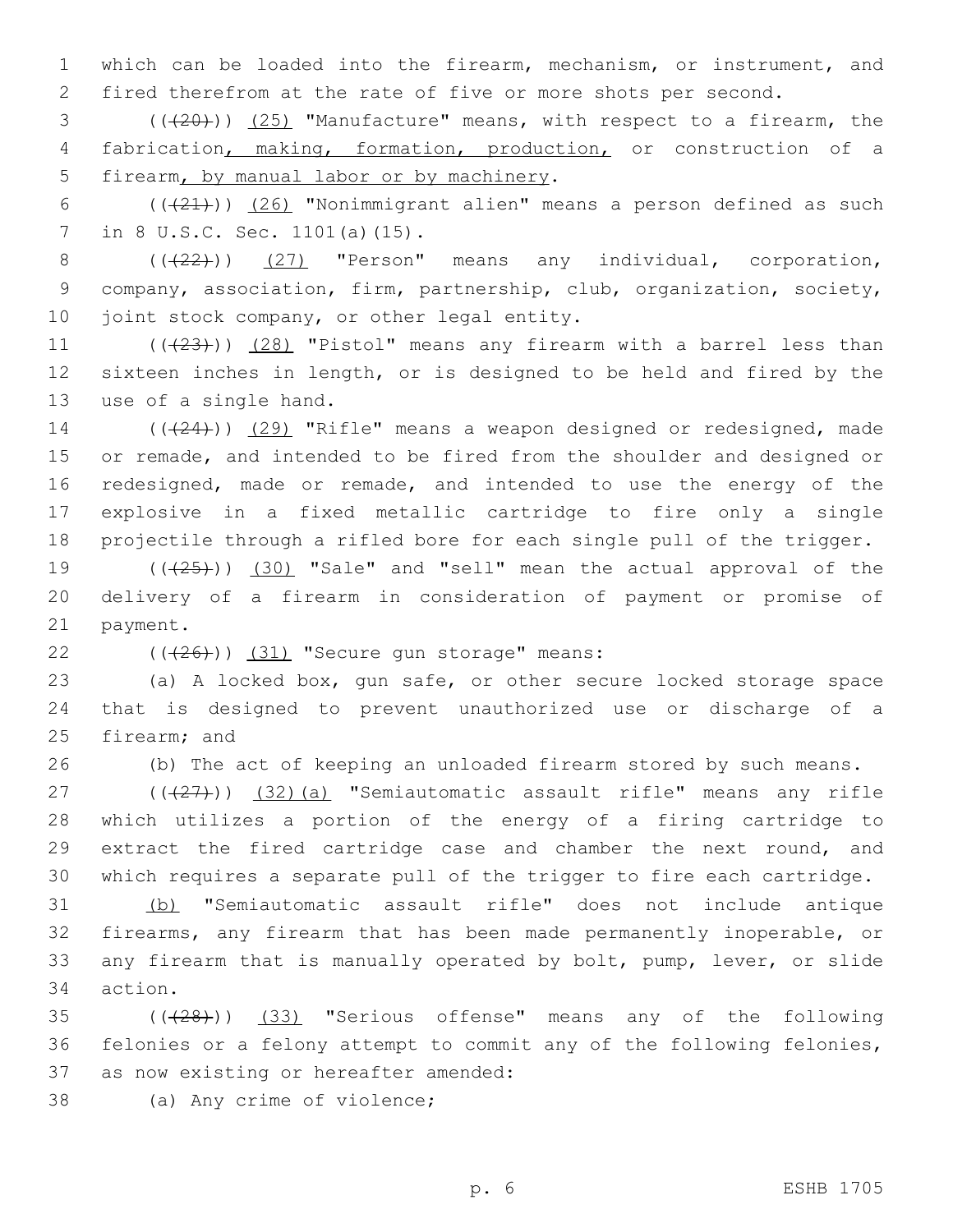(b) Any felony violation of the uniform controlled substances act, chapter 69.50 RCW, that is classified as a class B felony or that has a maximum term of imprisonment of at least ten years;

- (c) Child molestation in the second degree;4
- (d) Incest when committed against a child under age fourteen;
- (e) Indecent liberties;6
- 7 (f) Leading organized crime;
- 8 (g) Promoting prostitution in the first degree;
- 9 (h) Rape in the third degree;
- 10 (i) Drive-by shooting;
- 11 (j) Sexual exploitation;

 (k) Vehicular assault, when caused by the operation or driving of a vehicle by a person while under the influence of intoxicating liquor or any drug or by the operation or driving of a vehicle in a 15 reckless manner;

 (l) Vehicular homicide, when proximately caused by the driving of any vehicle by any person while under the influence of intoxicating liquor or any drug as defined by RCW 46.61.502, or by the operation 19 of any vehicle in a reckless manner;

 (m) Any other class B felony offense with a finding of sexual motivation, as "sexual motivation" is defined under RCW 9.94A.030;

 (n) Any other felony with a deadly weapon verdict under RCW 23 9.94A.825;

 (o) Any felony offense in effect at any time prior to June 6, 1996, that is comparable to a serious offense, or any federal or out- of-state conviction for an offense that under the laws of this state would be a felony classified as a serious offense; or

28 (p) Any felony conviction under RCW 9.41.115.

 (((29))) (34) "Short-barreled rifle" means a rifle having one or more barrels less than sixteen inches in length and any weapon made from a rifle by any means of modification if such modified weapon has 32 an overall length of less than twenty-six inches.

33 (((430))) (35) "Short-barreled shotgun" means a shotgun having one or more barrels less than eighteen inches in length and any weapon made from a shotgun by any means of modification if such modified weapon has an overall length of less than twenty-six inches.

 $(1,37)$  ( $(1,31)$ ) (36) "Shotgun" means a weapon with one or more barrels, designed or redesigned, made or remade, and intended to be fired from the shoulder and designed or redesigned, made or remade, and intended to use the energy of the explosive in a fixed shotgun shell to fire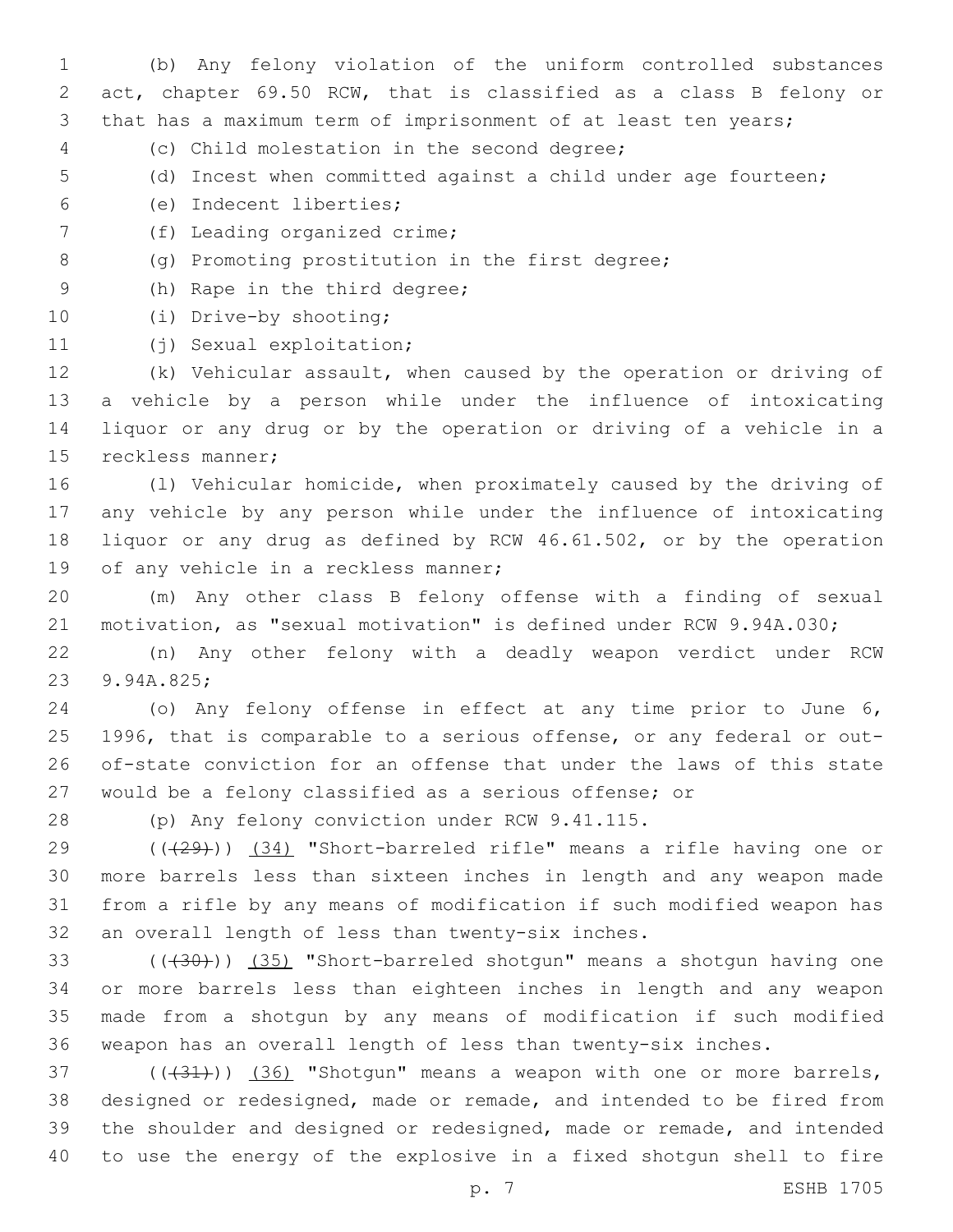1 through a smooth bore either a number of ball shot or a single 2 projectile for each single pull of the trigger.

3 (( $(32)$ )) (37) "Transfer" means the intended delivery of a firearm to another person without consideration of payment or promise of payment including, but not limited to, gifts and loans. "Transfer" does not include the delivery of a firearm owned or leased by an entity licensed or qualified to do business in the state of Washington to, or return of such a firearm by, any of that entity's employees or agents, defined to include volunteers participating in an honor guard, for lawful purposes in the ordinary course of 11 business.

12 (( $(33)$ )) (38) "Undetectable firearm" means any firearm that is 13 not as detectable as 3.7 ounces of 17-4 PH stainless steel by walk-14 through metal detectors or magnetometers commonly used at airports or 15 any firearm where the barrel, the slide or cylinder, or the frame or 16 receiver of the firearm would not generate an image that accurately 17 depicts the shape of the part when examined by the types of X-ray 18 machines commonly used at airports.

19 (( $(34)$ )) (39)(a) "Unfinished frame or receiver" means a frame or 20 receiver that is partially complete, disassembled, or inoperable, 21 that: (i) Has reached a stage in manufacture where it may readily be 22 completed, assembled, converted, or restored to a functional state; 23 or (ii) is marketed or sold to the public to become or be used as the 24 frame or receiver of a functional firearm once finished or completed, 25 including without limitation products marketed or sold to the public 26 as an 80 percent frame or receiver or unfinished frame or receiver.

27 (b) For purposes of this subsection:

28 (i) "Readily" means a process that is fairly or reasonably 29 efficient, quick, and easy, but not necessarily the most efficient, 30 speedy, or easy process. Factors relevant in making this 31 determination, with no single one controlling, include the following: 32 (A) Time, i.e., how long it takes to finish the process; (B) ease, 33 i.e., how difficult it is to do so; (C) expertise, i.e., what 34 knowledge and skills are required; (D) equipment, i.e., what tools 35 are required; (E) availability, i.e., whether additional parts are 36 required, and how easily they can be obtained; (F) expense, i.e., how 37 much it costs; (G) scope, i.e., the extent to which the subject of 38 the process must be changed to finish it; and (H) feasibility, i.e., 39 whether the process would damage or destroy the subject of the 40 process, or cause it to malfunction.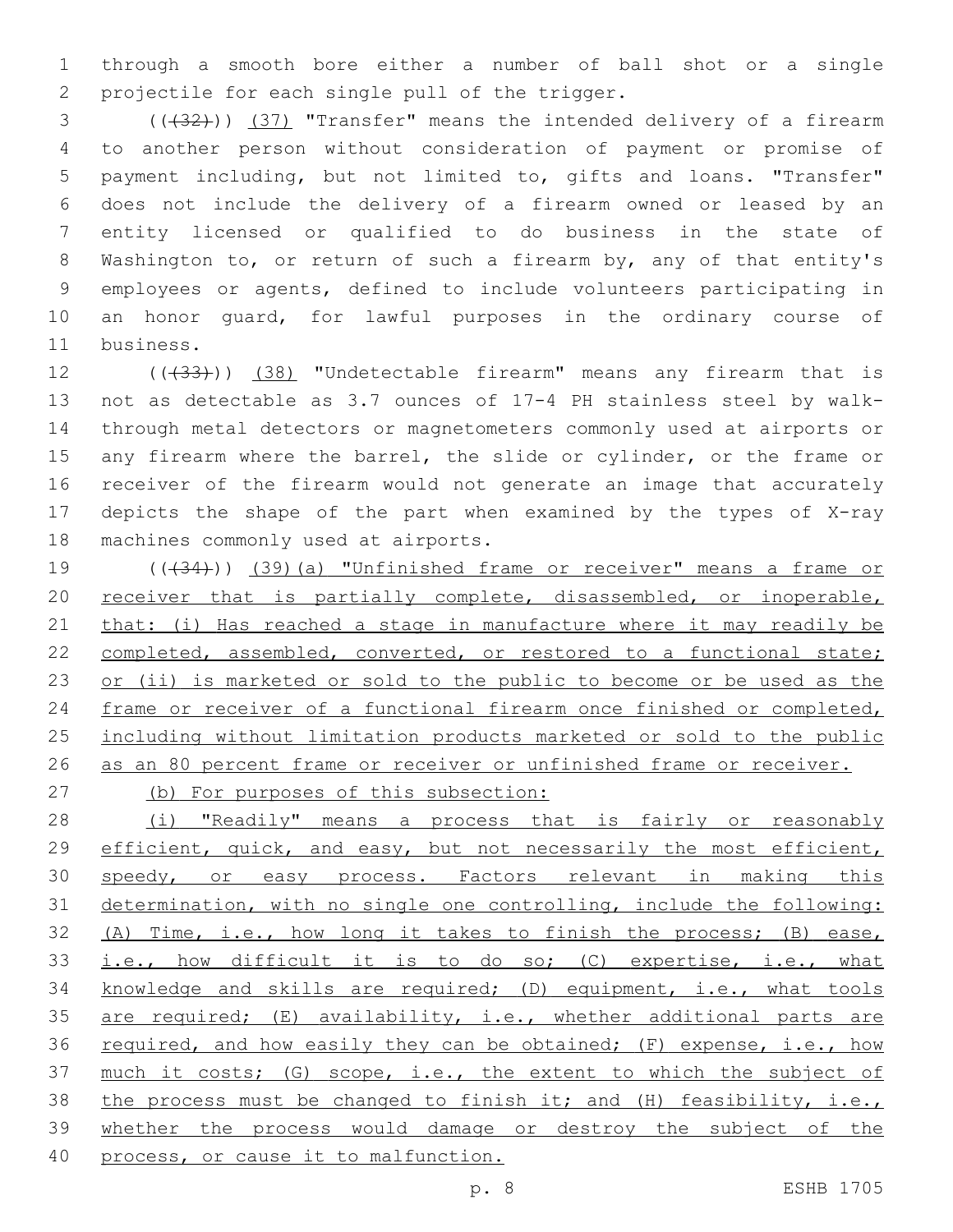(ii) "Partially complete," as it modifies frame or receiver, means a forging, casting, printing, extrusion, machined body, or similar article that has reached a stage in manufacture where it is clearly identifiable as an unfinished component part of a firearm.

 (40) "Unlicensed person" means any person who is not a licensed 6 dealer under this chapter.

 (((35))) (41) "Untraceable firearm" means any firearm manufactured after July 1, 2019, that is not an antique firearm and that cannot be traced by law enforcement by means of a serial number 10 affixed to the firearm by a ((federally licensed manufacturer or 11 importer)) federal firearms manufacturer, federal firearms importer, or federal firearms dealer in compliance with all federal laws and 13 regulations.

 **Sec. 3.** RCW 9.41.190 and 2019 c 243 s 3 are each amended to read 15 as follows:

 (1) Except as otherwise provided in this section, it is unlawful 17 for any person to:

 (a) Manufacture, own, buy, sell, loan, furnish, transport, or have in possession or under control, any machine gun, bump-fire stock, undetectable firearm, short-barreled shotgun, or short-21 barreled rifle:

 (b) Manufacture, own, buy, sell, loan, furnish, transport, or have in possession or under control, any part designed and intended solely and exclusively for use in a machine gun, bump-fire stock, undetectable firearm, short-barreled shotgun, or short-barreled rifle, or in converting a weapon into a machine gun, short-barreled 27 shotgun, or short-barreled rifle;

 (c) Assemble or repair any machine gun, bump-fire stock, undetectable firearm, short-barreled shotgun, or short-barreled 30 rifle; or

 (d) Manufacture, cause to be manufactured, assemble, or cause to 32 be assembled, an untraceable firearm with the intent to sell the 33 untraceable firearm.

 (2) It is not unlawful for a person to manufacture, own, buy, sell, loan, furnish, transport, assemble, or repair, or have in possession or under control, a short-barreled rifle, or any part designed or intended solely and exclusively for use in a short- barreled rifle or in converting a weapon into a short-barreled rifle, if the person is in compliance with applicable federal law.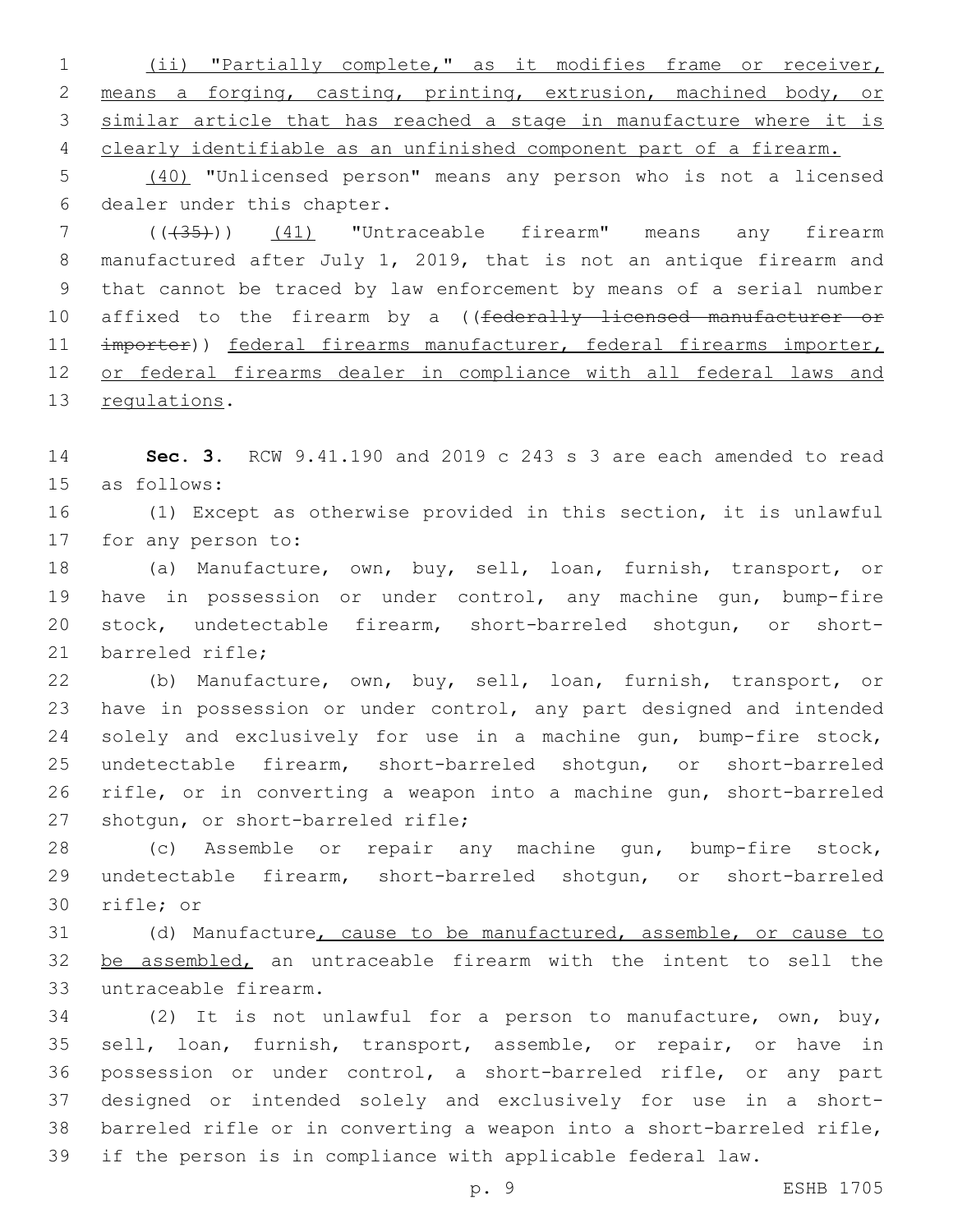(3) Subsection (1) of this section shall not apply to:

 (a) Any peace officer in the discharge of official duty or traveling to or from official duty, or to any officer or member of the armed forces of the United States or the state of Washington in the discharge of official duty or traveling to or from official duty; or6

 (b) A person, including an employee of such person if the employee has undergone fingerprinting and a background check, who or which is exempt from or licensed under federal law, and engaged in 10 the production, manufacture, repair, or testing of machine guns, bump-fire stocks, short-barreled shotguns, or short-barreled rifles:

 (i) To be used or purchased by the armed forces of the United 13 States;

 (ii) To be used or purchased by federal, state, county, or 15 municipal law enforcement agencies; or

 (iii) For exportation in compliance with all applicable federal 17 laws and regulations.

 (4) It shall be an affirmative defense to a prosecution brought under this section that the machine gun or short-barreled shotgun was acquired prior to July 1, 1994, and is possessed in compliance with 21 federal law.

 (5) Any person violating this section is guilty of a class C 23 felony.

 NEW SECTION. **Sec. 4.** A new section is added to chapter 9.41 RCW 25 to read as follows:

 (1) No person may manufacture, cause to be manufactured, assemble, or cause to be assembled an untraceable firearm.

 (2) After March 10, 2023, no person may knowingly or recklessly possess, transport, or receive an untraceable firearm, unless the party possessing, transporting, or receiving the untraceable firearm is a law enforcement agency or a federal firearms importer, federal firearms manufacturer, or federal firearms dealer.

 (3) No person may sell, offer to sell, transfer, or purchase an untraceable firearm.34

 (4) Subsections (2) and (3) of this section do not apply to any 36 firearm that:

37 (a) Has been rendered permanently inoperable;

 (b) Is an antique firearm, as defined in 18 U.S.C. Sec. 39  $921(a)(16)$ ;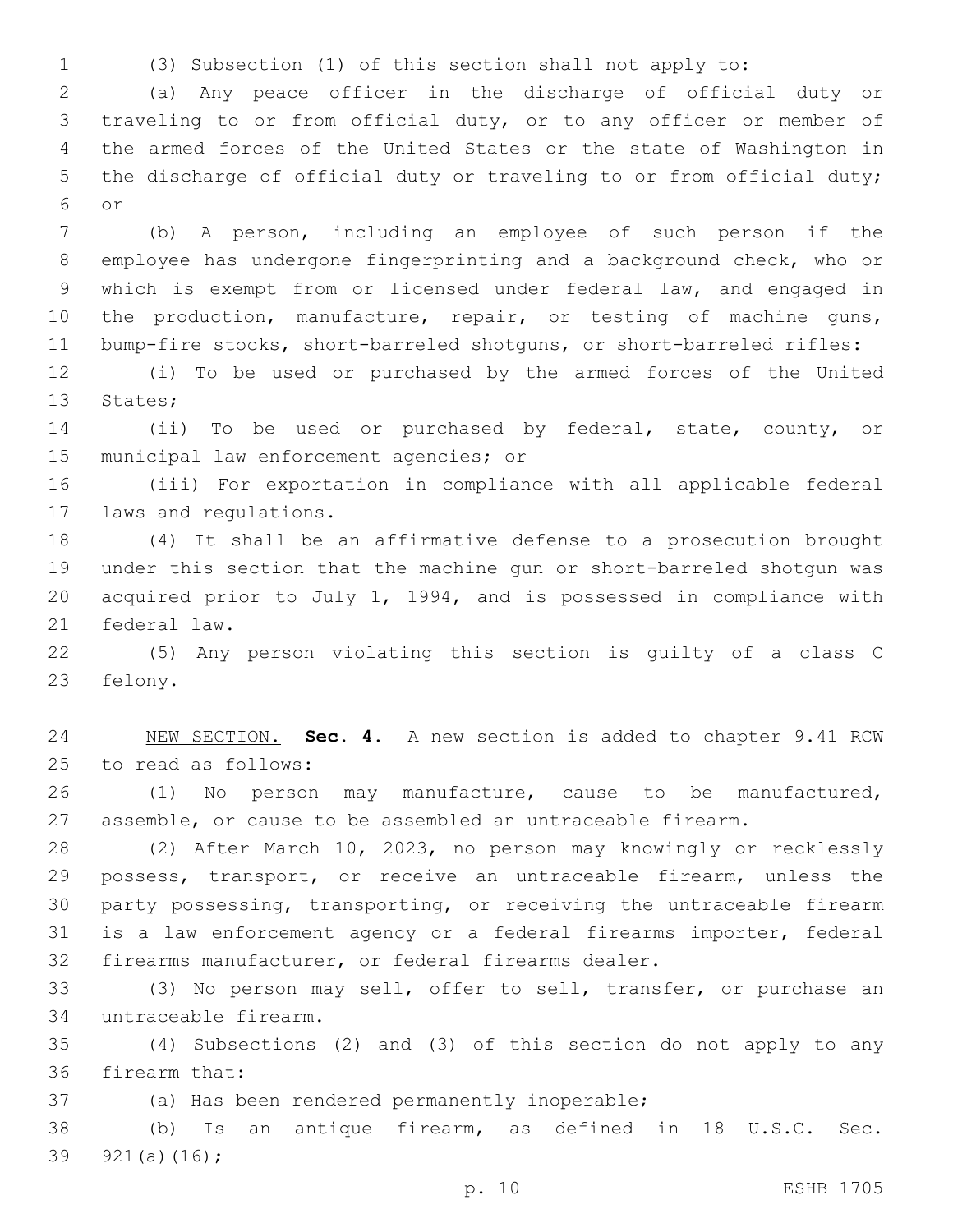(c) Was manufactured before 1968; or1

 (d) Has been imprinted by a federal firearms dealer or other federal licensee authorized to provide marking services as provided 4 for in section 6 of this act.

 (5)(a) Any person who violates this section commits a civil infraction and shall be assessed a monetary penalty of \$500.

 (b) If a person previously has been found to have violated this section, then the person is guilty of a misdemeanor punishable under chapter 9A.20 RCW for each subsequent violation of this section.

 (c) If a person previously has been found to have violated this section two or more times, then the person is guilty of a gross misdemeanor punishable under chapter 9A.20 RCW for each subsequent 13 violation of this section.

 (d) If a person violates this section by manufacturing, causing to be manufactured, assembling, causing to be assembled, possessing, transporting, receiving, selling, offering to sell, transferring, or purchasing three or more untraceable firearms at a time, then the person is guilty of a gross misdemeanor punishable under chapter 19 9A.20 RCW for each violation of this section.

 (e) A person commits a separate violation of this section for each and every firearm to which this section applies.

 NEW SECTION. **Sec. 5.** A new section is added to chapter 9.41 RCW 23 to read as follows:

 (1) After March 10, 2023, no person may knowingly or recklessly possess, transport, or receive an unfinished frame or receiver, unless: (a) The party possessing, transporting, or receiving the unfinished frame or receiver is a law enforcement agency or a federal firearms importer, federal firearms manufacturer, or federal firearms dealer; or (b) the unfinished frame or receiver has been imprinted with a serial number issued by a federal firearms importer, federal firearms manufacturer, or federal firearms dealer.

 (2) No person may sell, offer to sell, transfer, or purchase an unfinished frame or receiver, unless: (a) The party purchasing the unfinished frame or receiver is a federal firearms importer, federal firearms manufacturer, or federal firearms dealer; or (b) the unfinished frame or receiver has been imprinted with a serial number issued by a federal firearms importer, federal firearms manufacturer, 38 or federal firearms dealer.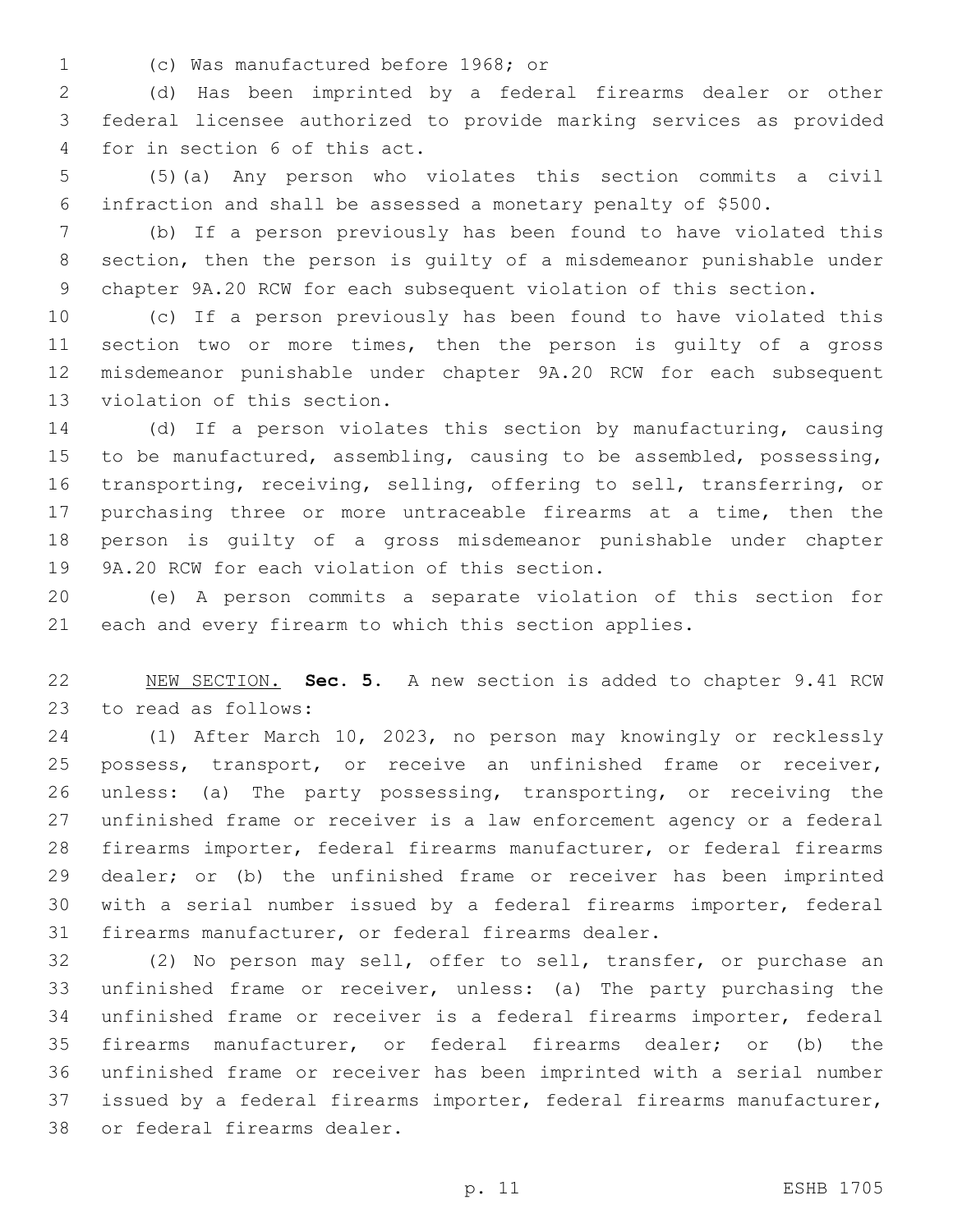(3) Subsection (1) of this section does not apply to any unfinished frame or receiver that has been imprinted by a federal firearms dealer or other federal licensee authorized to provide marking services as provided for in section 6 of this act.

 (4)(a) Any person who violates this section commits a civil infraction and shall be assessed a monetary penalty of \$500.

 (b) If a person previously has been found to have violated this section, then the person is guilty of a misdemeanor punishable under chapter 9A.20 RCW for each subsequent violation of this section.

 (c) If a person previously has been found to have violated this section two or more times, then the person is guilty of a gross misdemeanor punishable under chapter 9A.20 RCW for each subsequent 13 violation of this section.

 (d) If a person violates this section by possessing, transporting, receiving, selling, offering to sell, transferring, or purchasing three or more unfinished frames or receivers at a time, then the person is guilty of a gross misdemeanor punishable under chapter 9A.20 RCW for each violation of this section.

 (e) A person commits a separate violation of this section for each and every unfinished frame or receiver to which this section 21 applies.

 NEW SECTION. **Sec. 6.** A new section is added to chapter 9.41 RCW 23 to read as follows:

 (1) A federal firearms dealer or other federal licensee authorized to provide marking services for firearms may imprint a firearm or unfinished frame or receiver with a serial number.

 (2) The firearm or unfinished frame or receiver shall be imprinted with the licensee's abbreviated federal firearms license number as a prefix (which is the first three and last five digits) followed by a hyphen, and then followed by a number as a suffix, e.g., "12345678-(number)." The serial number must be placed in a manner that accords with the requirements under federal law for affixing serial numbers to firearms, including the requirements that the serial number be at the minimum size and depth, and not susceptible to being readily obliterated, altered, or removed.

 (3) The serial number must not duplicate any serial numbers placed by the federal firearms dealer or other federal licensee on any other firearm or unfinished frame or receiver.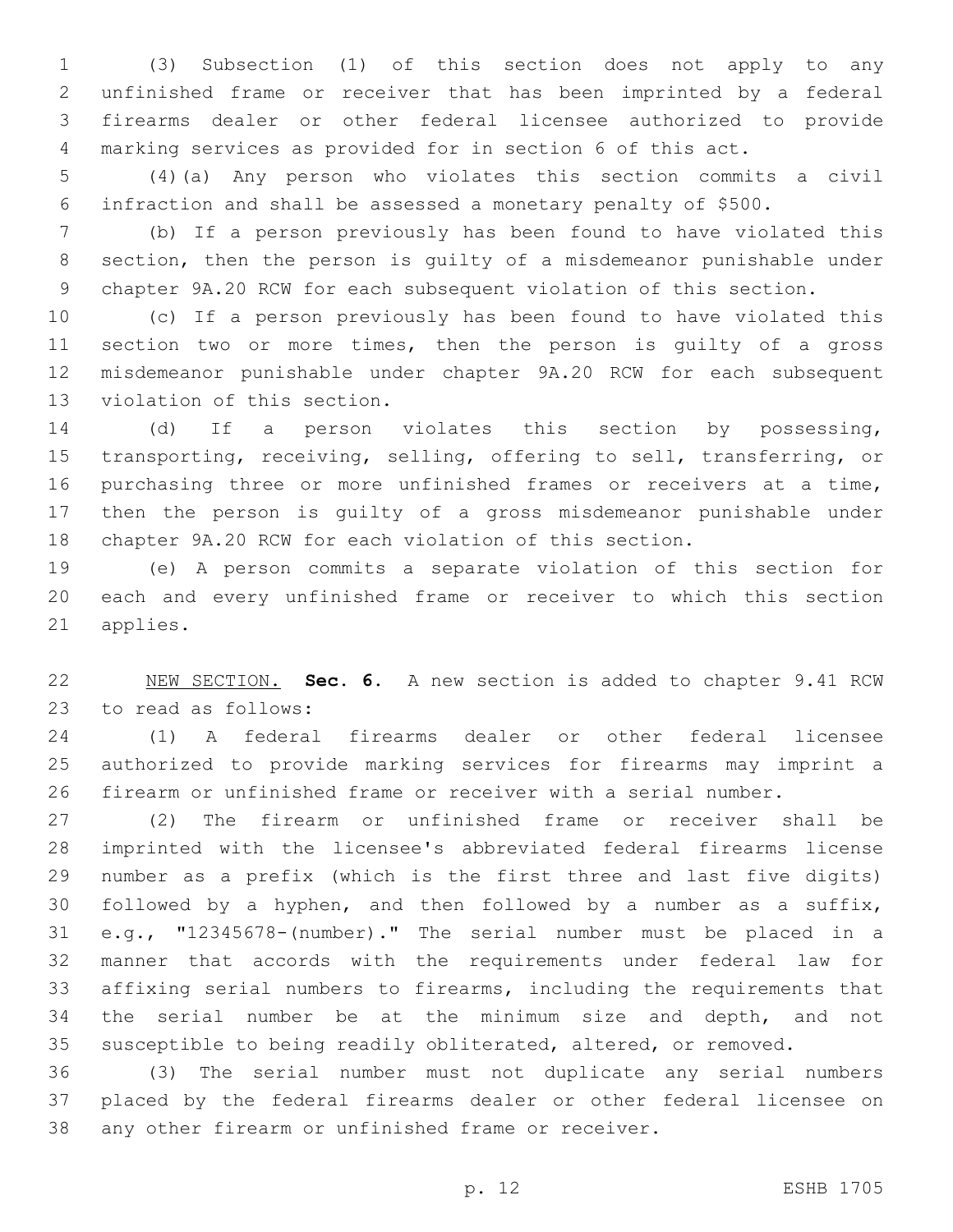(4) Whenever a federal firearms dealer or other federal licensee imprints a firearm or unfinished frame or receiver with a serial number, the licensee shall retain records that accord with the requirements under federal law in the case of the sale of a firearm.

 **Sec. 7.** RCW 43.43.580 and 2020 c 28 s 1 are each amended to read as follows:6

 (1) The Washington state patrol shall establish a firearms background check unit to serve as a centralized single point of contact for dealers to conduct background checks for firearms sales or transfers required under chapter 9.41 RCW and the federal Brady handgun violence prevention act (18 U.S.C. Sec. 921 et seq.). The Washington state patrol shall establish an automated firearms background check system to conduct background checks on applicants for the purchase or transfer of a firearm. The system must include 15 the following characteristics:

 (a) Allow a dealer to contact the Washington state patrol through a web portal or other electronic means and by telephone to request a background check of an applicant for the purchase or transfer of a 19 firearm:

 (b) Provide a dealer with a notification that a firearm purchase 21 or transfer application has been received;

(c) Assign a unique identifier to the background check inquiry;

 (d) Provide an automated response to the dealer indicating 24 whether the transfer may proceed or is denied, or that the check is indeterminate and will require further investigation;

 (e) Include measures to ensure data integrity and the confidentiality and security of all records and data transmitted and 28 received by the system; and

 (f) Include a performance metrics tracking system to evaluate the 30 performance of the background check system.

 (2) Upon receipt of a request from a dealer for a background check in connection with the sale or transfer of a firearm, the 33 Washington state patrol shall:

 (a) Provide the dealer with a notification that a firearm 35 transfer application has been received;

 (b) Conduct a check of the national instant criminal background check system and the following additional records systems to determine whether the transferee is prohibited from possessing a firearm under state or federal law: (i) The Washington crime

p. 13 ESHB 1705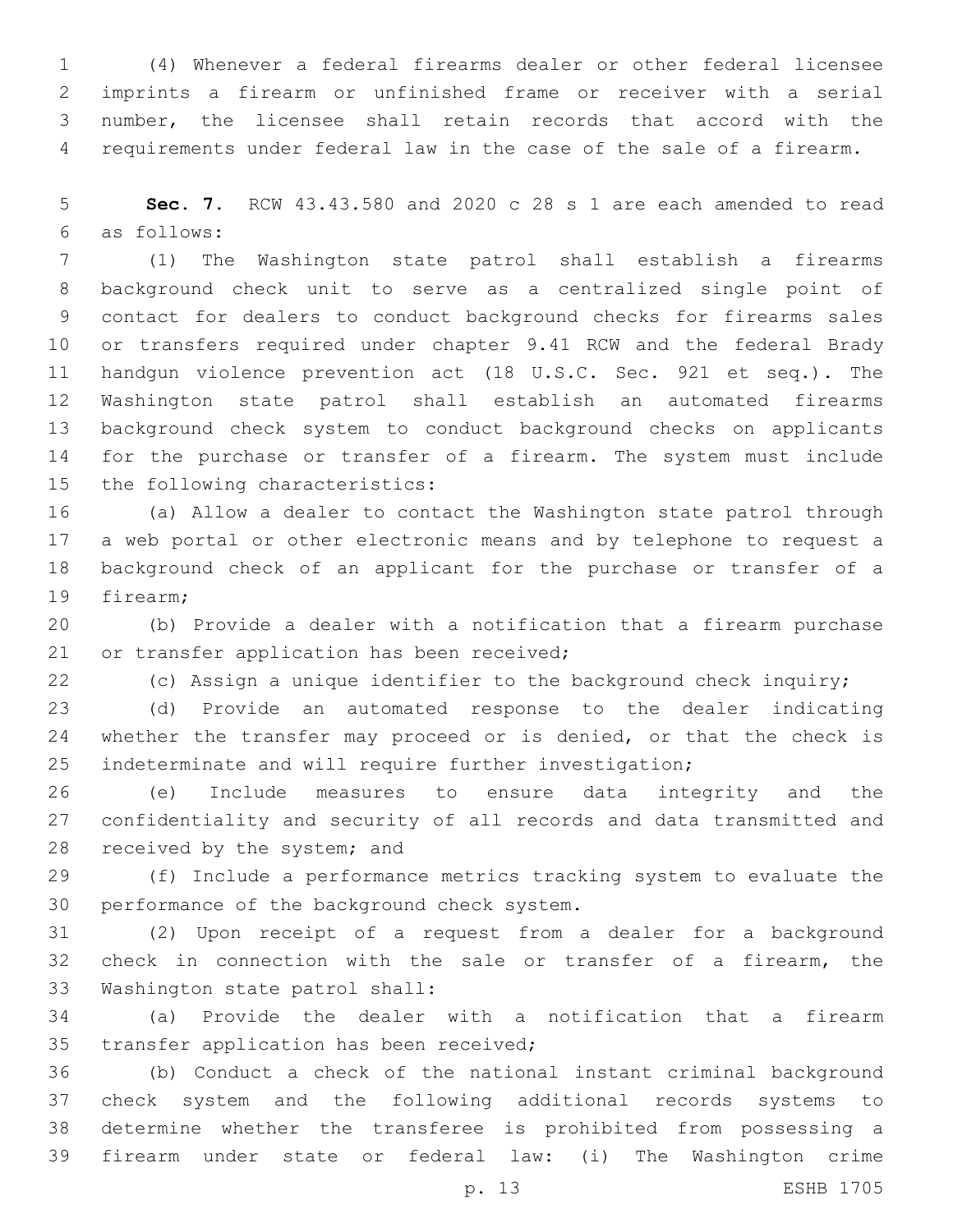information center and Washington state identification system; (ii) the health care authority electronic database; (iii) the federal bureau of investigation national data exchange database and any available repository of statewide local law enforcement record management systems information; (iv) the administrative office of the courts case management system; and (v) other databases or resources 7 as appropriate;

 (c) Perform an equivalency analysis on criminal charges in foreign jurisdictions to determine if the applicant has been convicted as defined in RCW 9.41.040(3) and if the offense is 11 equivalent to a Washington felony as defined in RCW  $9.41.010((\{8\}))$ ;

 (d) Notify the dealer without delay that the records indicate the individual is prohibited from possessing a firearm and the transfer is denied or that the individual is approved to complete the transfer. If the results of the background check are indeterminate, the Washington state patrol shall notify the dealer of the delay and 17 conduct necessary research and investigation to resolve the inquiry; 18 and

(e) Provide the dealer with a unique identifier for the inquiry.

 (3) The Washington state patrol may hold the delivery of a firearm to an applicant under the circumstances provided in RCW 22 9.41.090 (4) and (5).

 (4)(a) The Washington state patrol shall require a dealer to charge each firearm purchaser or transferee a fee for performing background checks in connection with firearms transfers. The fee must be set at an amount necessary to cover the annual costs of operating and maintaining the firearm background check system but shall not exceed eighteen dollars. The Washington state patrol shall transmit the fees collected to the state treasurer for deposit in the state firearms background check system account created in RCW 43.43.590. It is the intent of the legislature that once the state firearm background check system is established, the fee established in this section will replace the fee required in RCW 9.41.090(7).

 (b) The background check fee required under this subsection does not apply to any background check conducted in connection with a pawnbroker's receipt of a pawned firearm or the redemption of a 37 pawned firearm.

 (5) The Washington state patrol shall establish a procedure for a person who has been denied a firearms transfer as the result of a background check to appeal the denial to the Washington state patrol